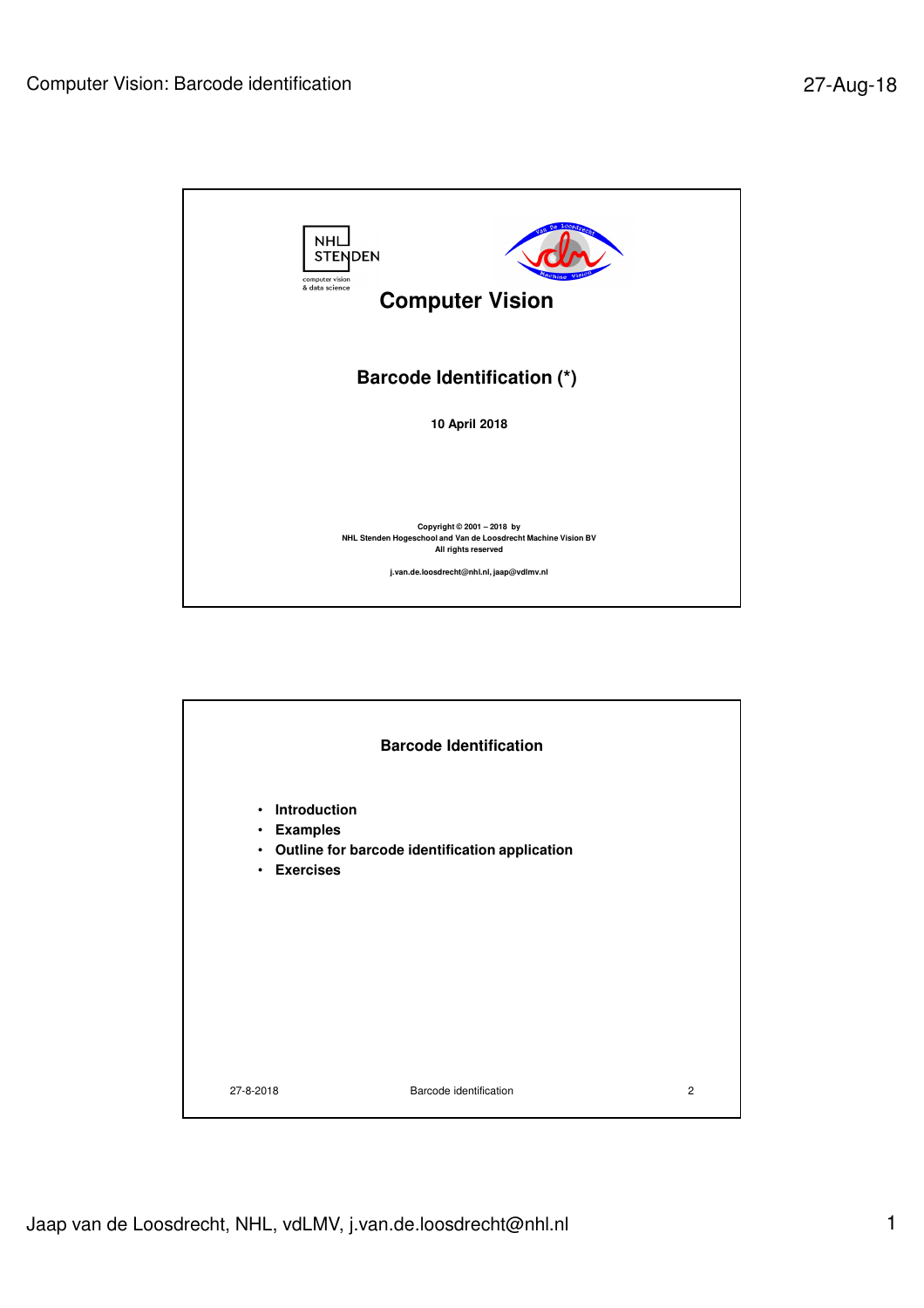

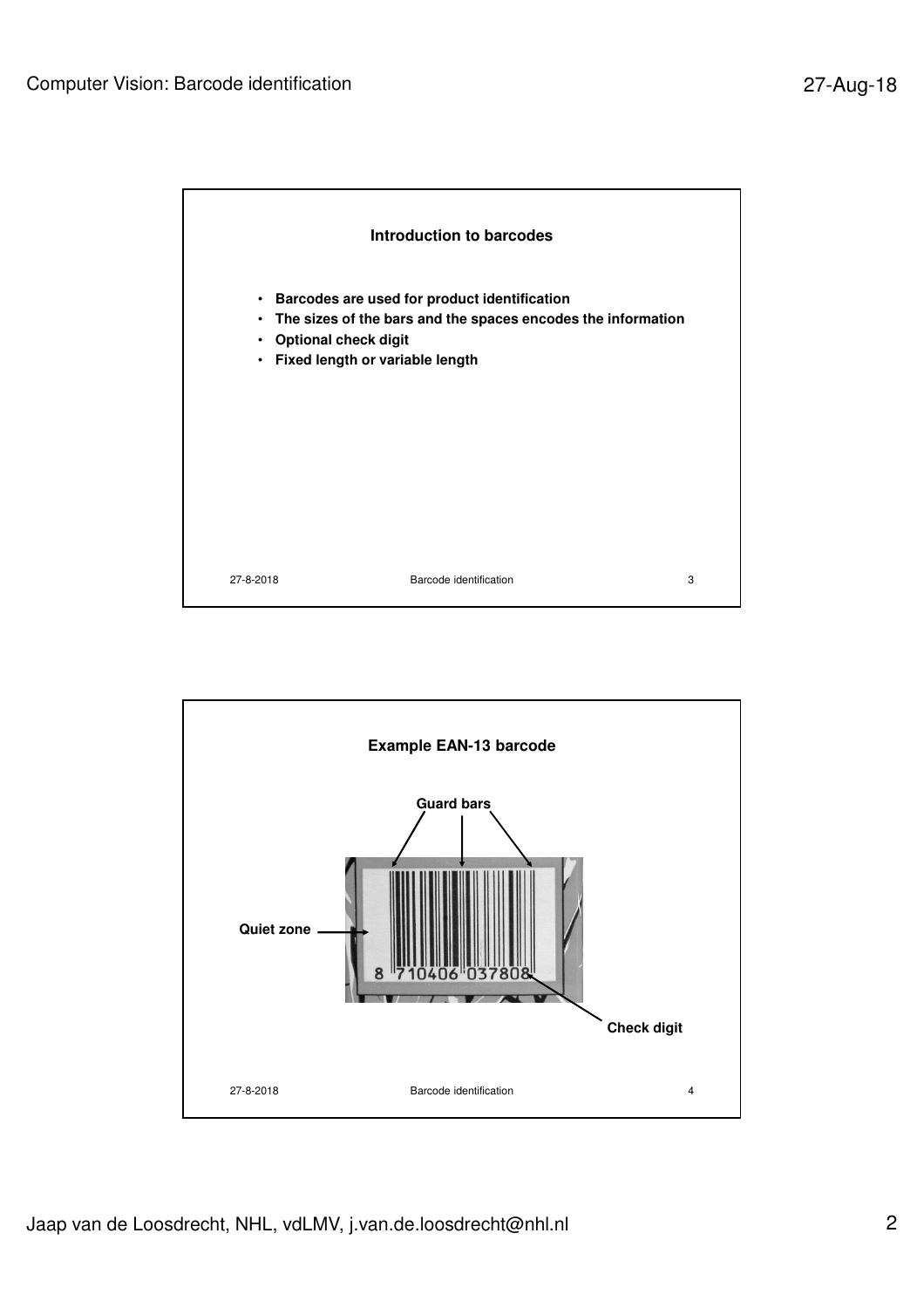

|                                               | <b>Identify Barcode</b>                                                                                                                                                                                                                                                                                                                                                                                                                                                            |   |
|-----------------------------------------------|------------------------------------------------------------------------------------------------------------------------------------------------------------------------------------------------------------------------------------------------------------------------------------------------------------------------------------------------------------------------------------------------------------------------------------------------------------------------------------|---|
|                                               | identifybarcode (image, barcodeType, nrChars, lineDistance,<br>scanDir, check)                                                                                                                                                                                                                                                                                                                                                                                                     |   |
|                                               | This operator identifies a barcode in a binary image.<br>The barcode lines must be approximately vertical.                                                                                                                                                                                                                                                                                                                                                                         |   |
| Parameters:<br>٠<br>٠<br>length barcodes<br>٠ | barcodeType: Bookland CODE 39 CODE 128 EAN 8 EAN 13<br>Industrial 2of5 Interleaved 2of5 Standard 2of5 UPC A UPC E USD 3<br>nrChars: number of characters in barcode, only used for variable<br>lineDistance: distance between the scanlines. Value = 1 for most<br>accurate results, values > 1 give higher speed<br>• scanDir: NormalScanDir, ReversedScanDir or BothScanDirs<br>• check: Check or NoCheck. Whether or not result is checked, like for<br>checksum if applicable. |   |
| 27-8-2018                                     | Barcode identification                                                                                                                                                                                                                                                                                                                                                                                                                                                             | 6 |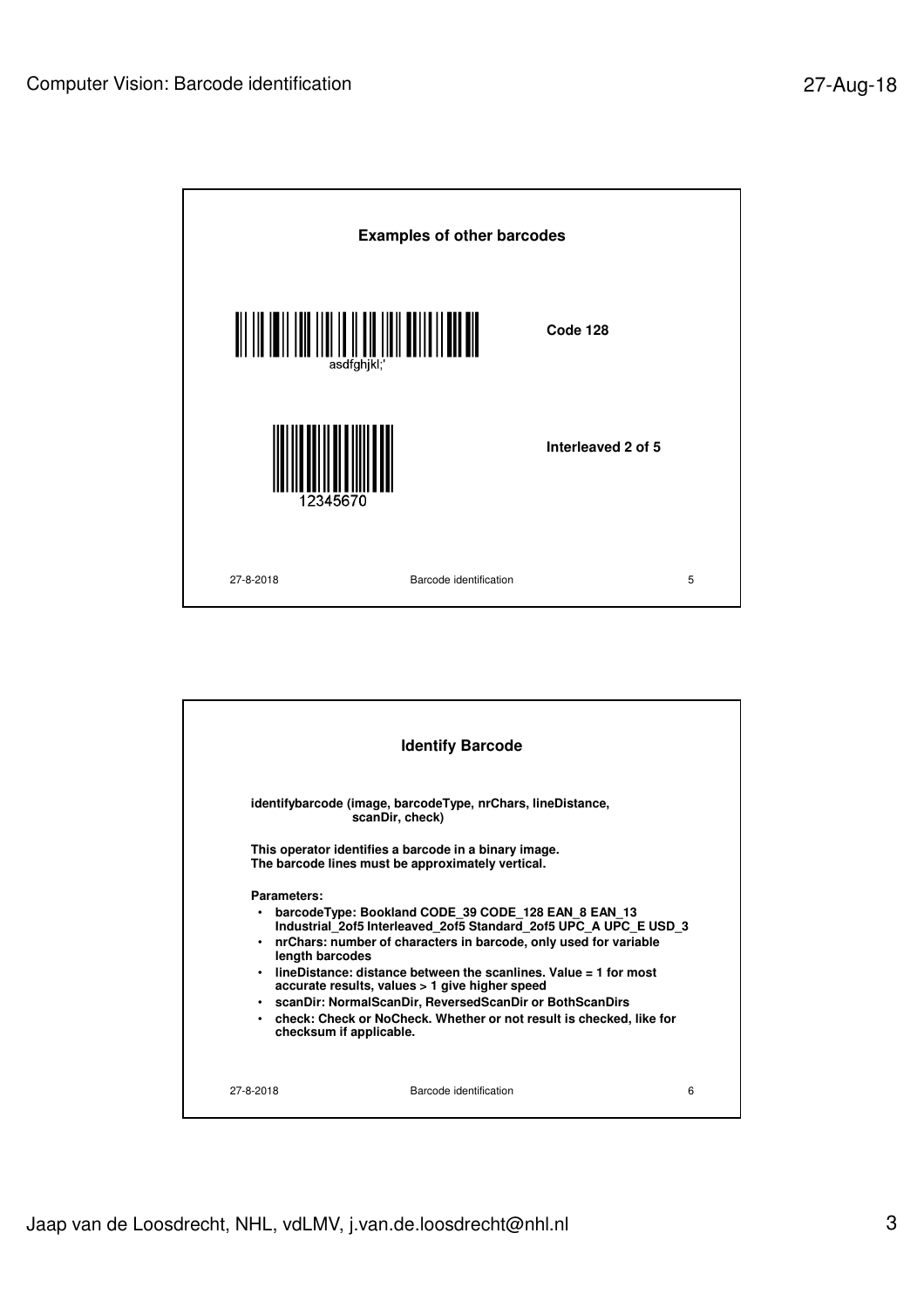

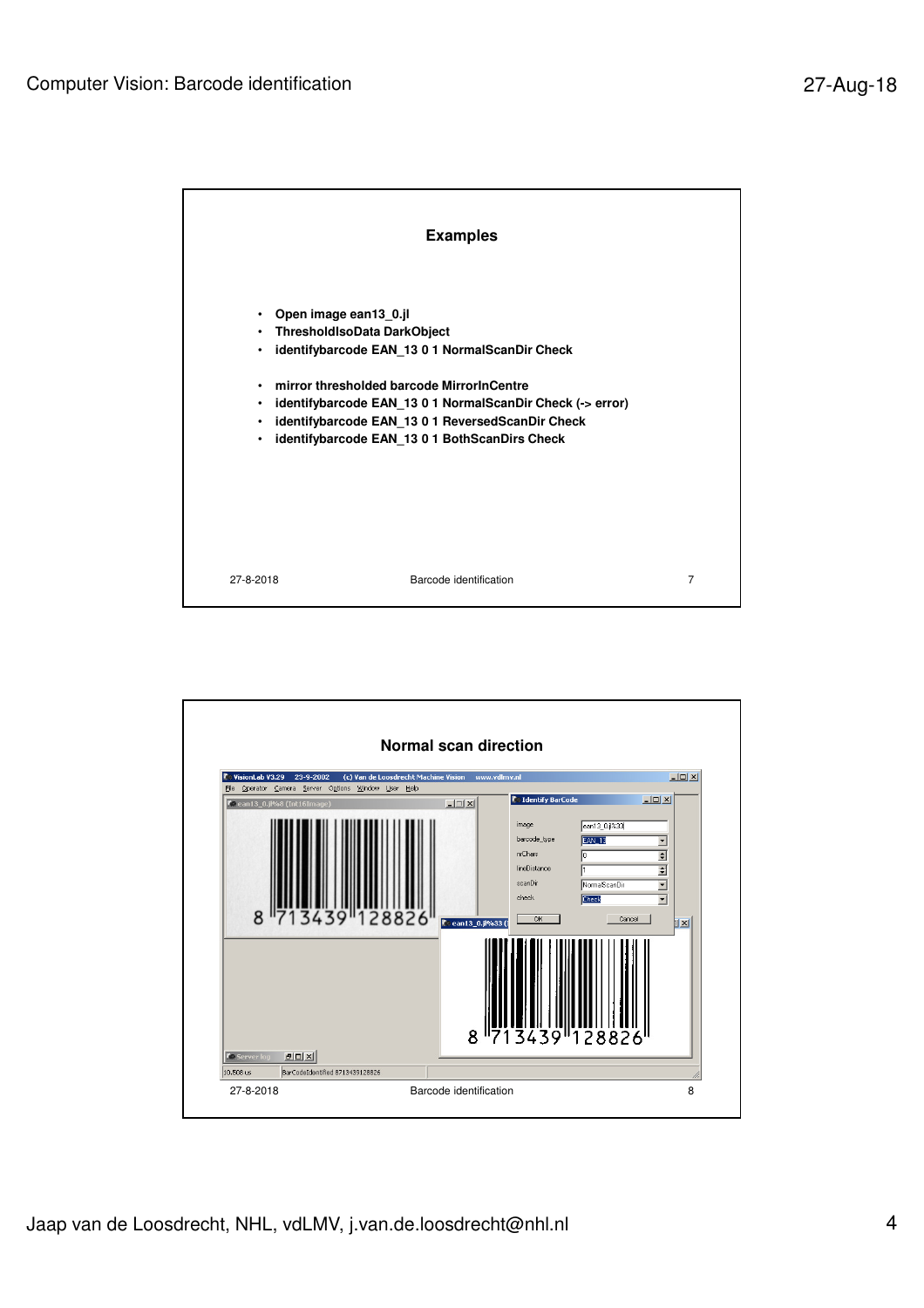

| <b>C</b> Identify BarCode<br>image<br>ean13_0.jl%37<br>barcode_type<br>EAN <sub>13</sub><br>nrChars<br>lineDistance<br>scanDir | $\Box$ D $\Box$<br>$\overline{\phantom{a}}$<br>÷                                            |
|--------------------------------------------------------------------------------------------------------------------------------|---------------------------------------------------------------------------------------------|
| check<br><b>Check</b><br>OR.                                                                                                   | $\div$<br>$\overline{\phantom{0}}$<br>ReversedScanDir<br>$\overline{\phantom{a}}$<br>Cancel |
|                                                                                                                                |                                                                                             |
|                                                                                                                                |                                                                                             |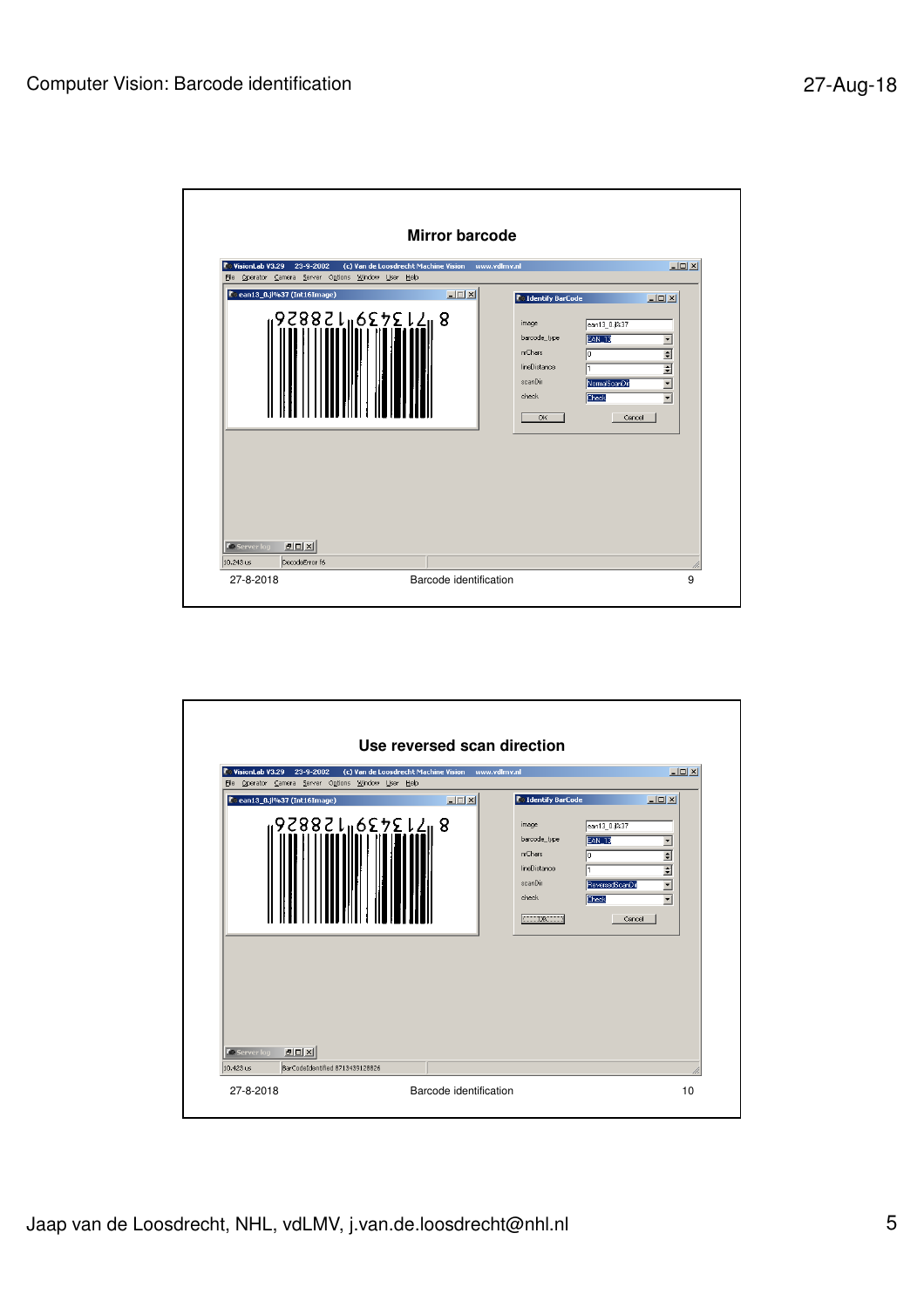

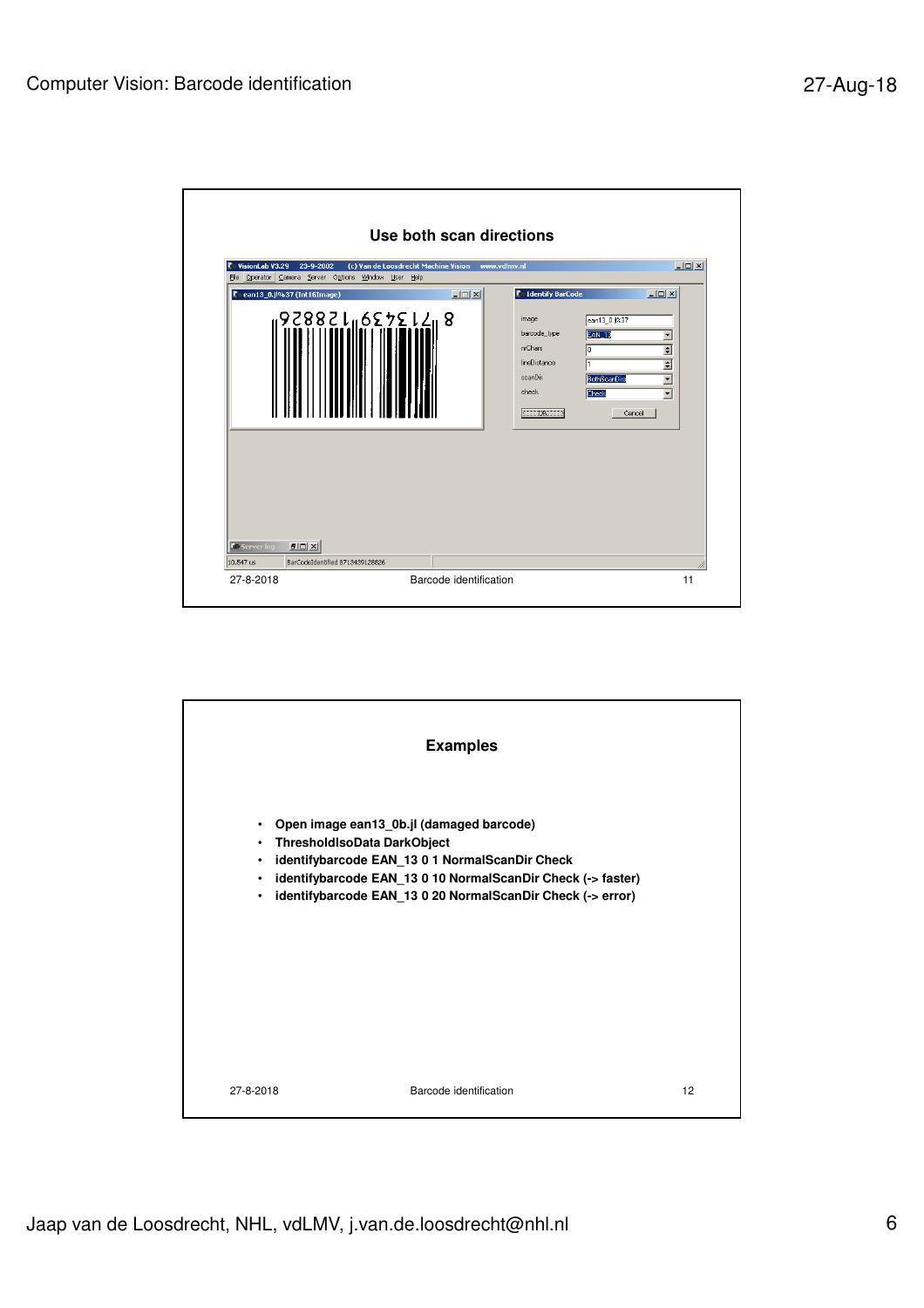

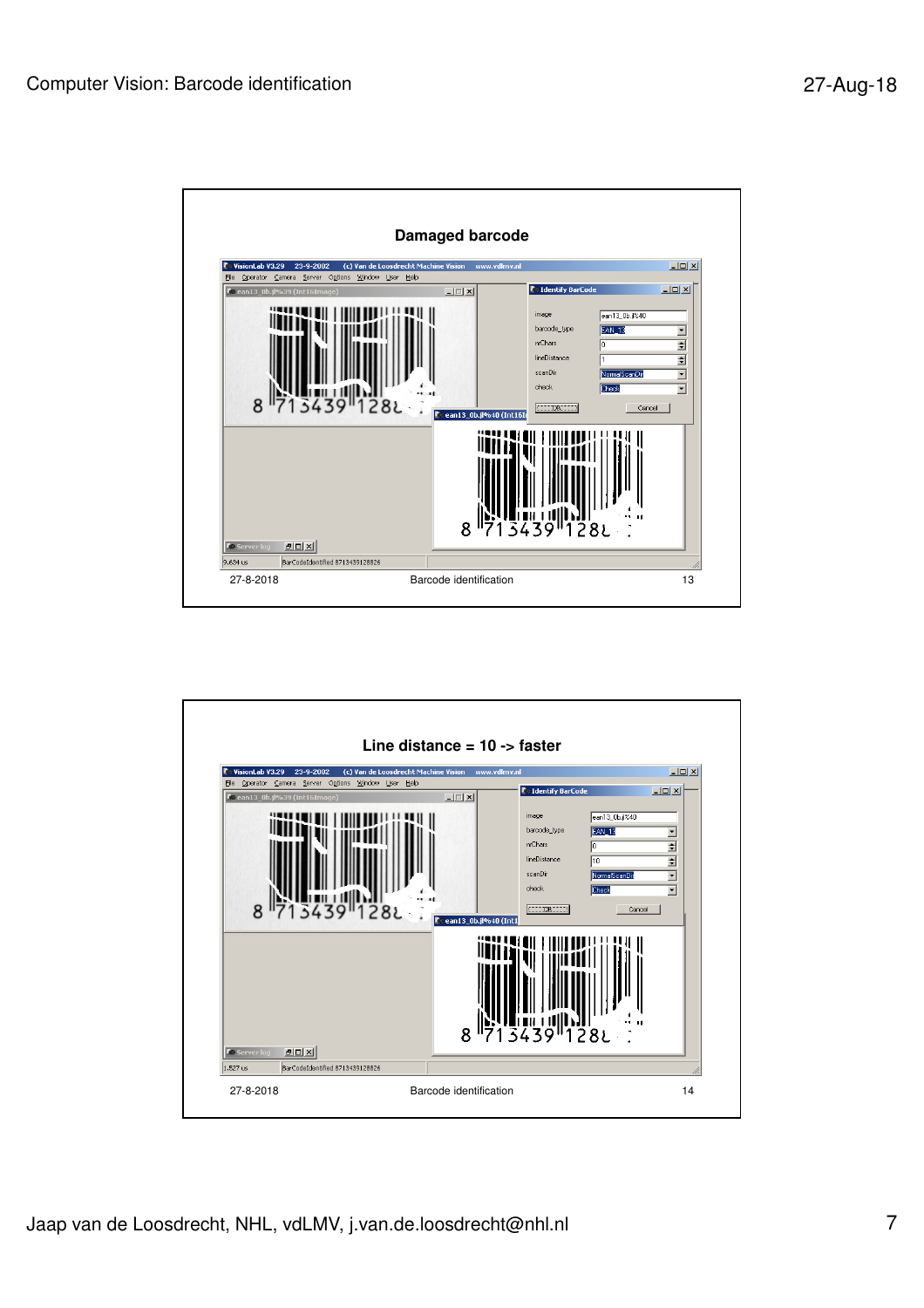